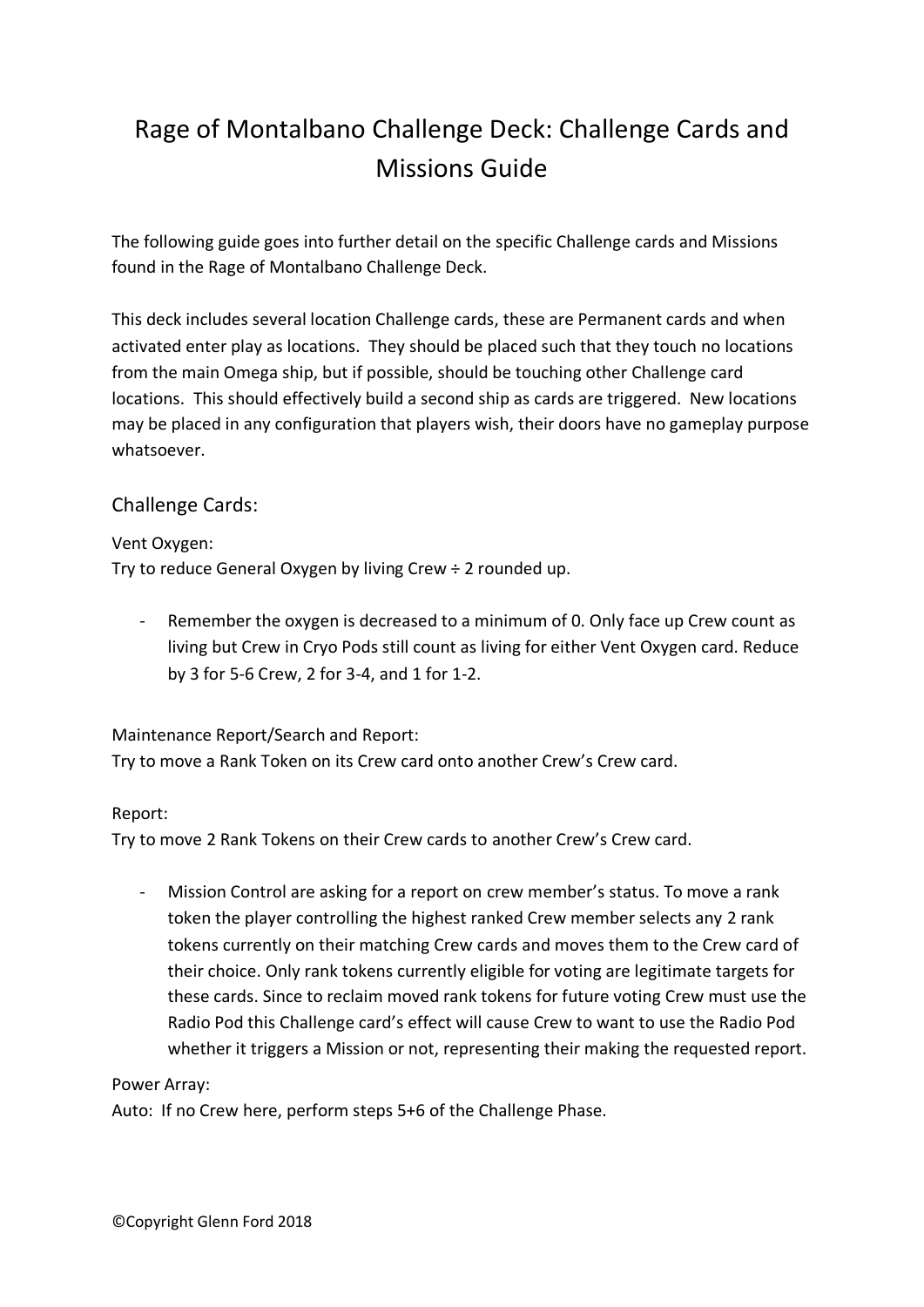- Steps 5 and 6 reveal and activate a Challenge card but not the voting process, so these cards should not activate further missions.

Missions:

1 – Search Pattern

Fail – Mission Guide =  $0$ 

Punishment – Try to reduce all Crew Morale by 2.

Succeed – All Crew in different Locations.

Reward – May flip 1 Challenge card.

Mission Guide – 0 1 2

- The Crew need to search the ship as well as they can, to do so all living Crew need to be in separate Locations during the Check Phase step 6. They need to achieve this only once, not for the full count of the Mission Guide.
- 2 Emergency Oxygen Protocol
- Fail Mission Guide = 0

Punishment – Try to reduce General Oxygen by 4.

Succeed – All Crew Personal Oxygen = 1+.

Reward – May increase General Oxygen by 6.

Mission Guide – 0 1 2

This Mission activates when something is amiss with the oxygen system, in order to reboot the system all Crew must have Personal Oxygen as a safety measure in case when they switch it off and on again it doesn't turn back on. All living Crew need to have Personal Oxygen, even if in the Cryo Pod. The punishment reduces oxygen to a minimum of 0, the reward to a maximum of the set up level and players can refuse the reward if they feel it is to their advantage.

3 – Full Status Report

Fail – Mission Guide =  $0$ 

Punishment – All face up Mission's Fail conditions count as fulfilled.

Succeed – 0 rank tokens on this Mission.

Reward – May flip 1 Challenge card.

Mission Guide – 0 1 2

This Mission requires that the Crew who voted for it remove their rank tokens from it therefore using the Radio Pod to succeed, representing them making their full status report. Note that this Mission's punishment causes all other Mission's fail conditions to count as fulfilled, it does not cause them to instantly fail, simply that they will fail during the next Check Phase.

4 – Re-align Solar Arrays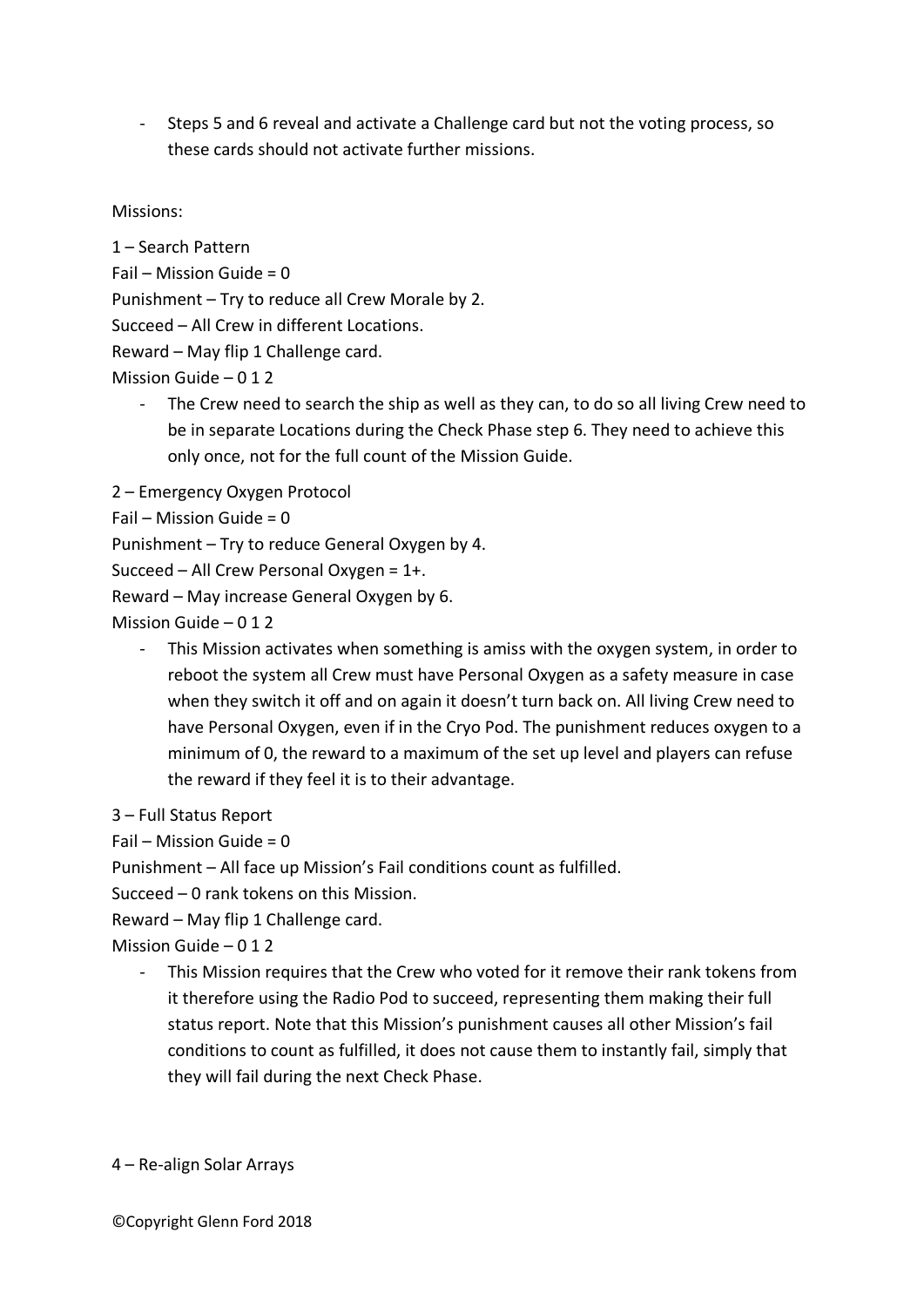$Fail$  – Mission Guide = 0

Punishment – Try to flip 1 Solar Array.

Succeed – Crew in every Solar Array, minimum 1.

Reward – May flip 2 Challenge cards.

Mission Guide  $-01234$ 

- Remember that face down Locations lose all qualities except colour, so face down Arrays do not count as Arrays and need not be occupied to complete this Mission, nor can they be flipped face up using its punishment. Intentionally shutting down Arrays with the Computer Module to make this Mission easier is a viable tactic, though note that 1 must remain face up to be occupied.
- 5 Battle Stations

Fail – Mission Guide =  $0$ 

Punishment – Activate all Auto actions in Red Locations.

Succeed – No Auto actions activated this turn.

Reward – May flip 6 Challenge cards. May discard any number of face-up permanent challenge cards, Try to move crew on discarded locations to another location.

Mission Guide  $-0123456$ 

Crew on discarded locations may be moved to the location of the highest ranking player's choice. In the event that there are no locations available the crew will be removed from the game, though they will not count as dying. Note that Auto actions triggered by sources other than the Challenge card locations count against this mission succeeding.

6 – All Hands Out

 $Fail$  – Mission Guide = 0

Punishment – All Crew in white locations Try to reduce Morale by 6

Succeed – No Crew in White Locations.

Reward – May flip 4 Challenge cards.

Mission Guide – 0 1 2 3 4

- Crew can be in Yellow Locations and still allow the mission to be succeeded.

### Deck list:

1 x Sinister Noises 1 x Sinister Noise 1 x Vent Oxygen – Crew 1 x Vent Oxygen – Crew/2 1 x Maintenance Report 1 x Search and Report 1 x Meteor Strike 1 x Airlock Shutdown 1 x Report 2 x Strike

©Copyright Glenn Ford 2018